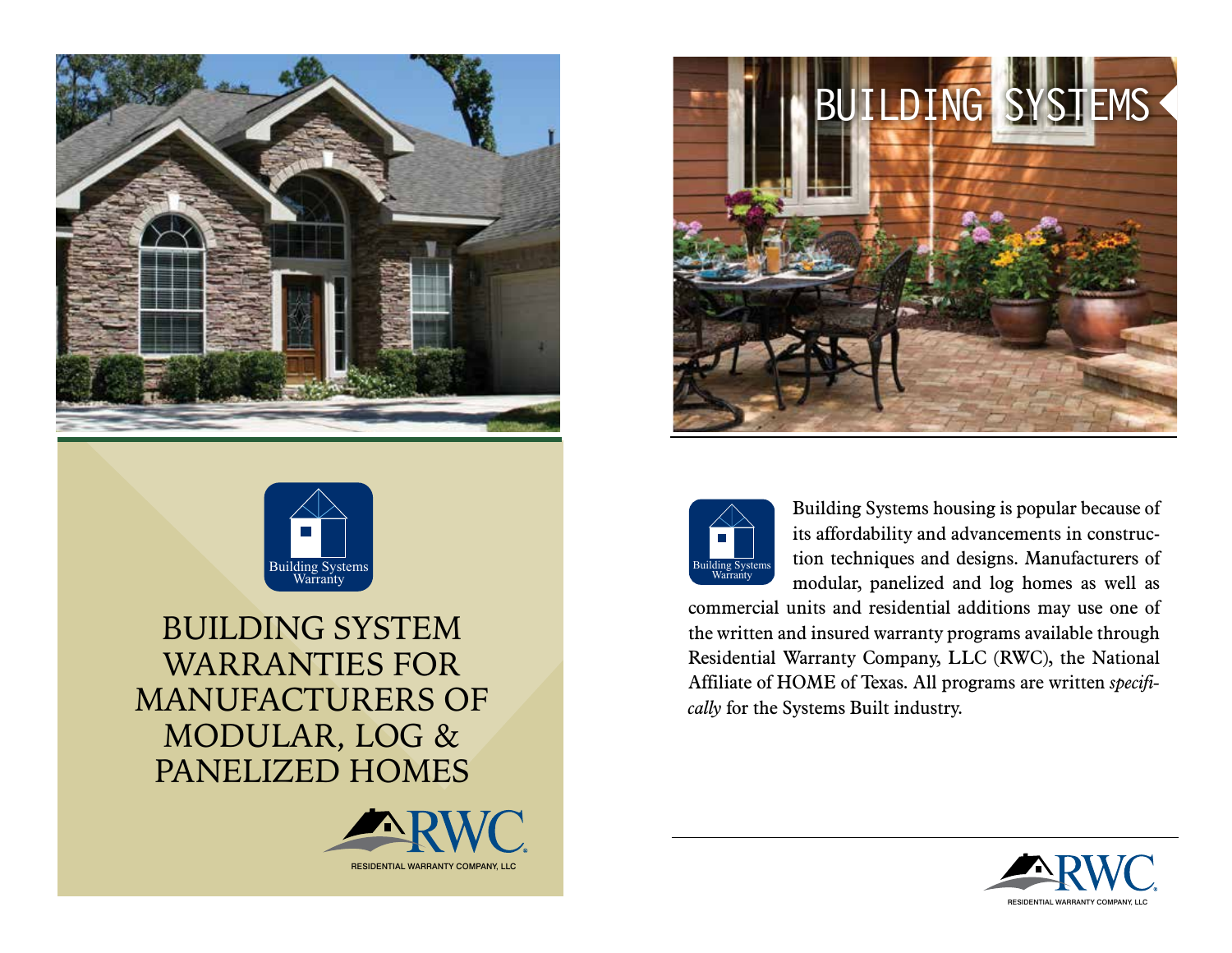

# **BUILDING SYSTEM WARRANTIES**

| <b>FEATURES AVAILABLE</b>                           | <b>FULL</b><br><b>COVERAGE</b> | <b>STRUCTURAL</b><br><b>ONLY</b> | <b>ADDITIONS</b>            | <b>COMMERCIAL</b>           | <b>COMMERCIAL</b><br><b>STRUCTURAL</b><br><b>ONLY</b> |
|-----------------------------------------------------|--------------------------------|----------------------------------|-----------------------------|-----------------------------|-------------------------------------------------------|
| Coverage Available Through HOME Affiliate           | <b>RWC</b>                     | <b>RWC</b>                       | <b>RWC</b>                  | <b>RWC</b>                  | <b>RWC</b>                                            |
| Coverage on Workmanship & Materials                 | 1 Year                         | N/A                              | N/A                         | 1 Year                      | N/A                                                   |
| Coverage on Selected Portions of Mechanical Systems | 1 Year                         | N/A                              | N/A                         | 1 Year                      | N/A                                                   |
| Coverage on Major Structural Components             | 10 Years                       | 10 Years                         | 5 Years                     | 10 Years                    | 10 Years                                              |
| Structural Standards Format                         | Major Structural<br>Defects    | Major Structural<br>Defects      | Major Structural<br>Defects | Major Structural<br>Defects | Major Structural<br>Defects                           |
| Rate Calculation                                    | Flat Fee/Home                  | Flat Fee/Home                    | Flat Fee/Addition           | Flat Fee/Building           | Flat Fee/Building                                     |
| Member Liability Limits                             | 1 Year                         | 1 Year                           | 1 Year                      | 1 Year                      | 1 Year                                                |
| Written Warranty Document                           | $\checkmark$                   | ✓                                | ✓                           | ✓                           | ✓                                                     |
| Online Enrollment Available                         | $\checkmark$                   | ✓                                | ✓                           | N/A                         | N/A                                                   |
| FREE Marketing Materials Available                  | ✓                              | ✓                                | ✓                           | ✔                           | ✓                                                     |
| FREE Mediation to Effectively Resolve Disputes      | J                              | ✓                                | ✓                           | ✓                           | ✓                                                     |
| Binding Arbitration Available, if Needed            | ✓                              | ✓                                | ✓                           | J                           | ✓                                                     |
| Coverage Transferable During Warranty Term          | J                              | ✓                                |                             | ✓                           | ✓                                                     |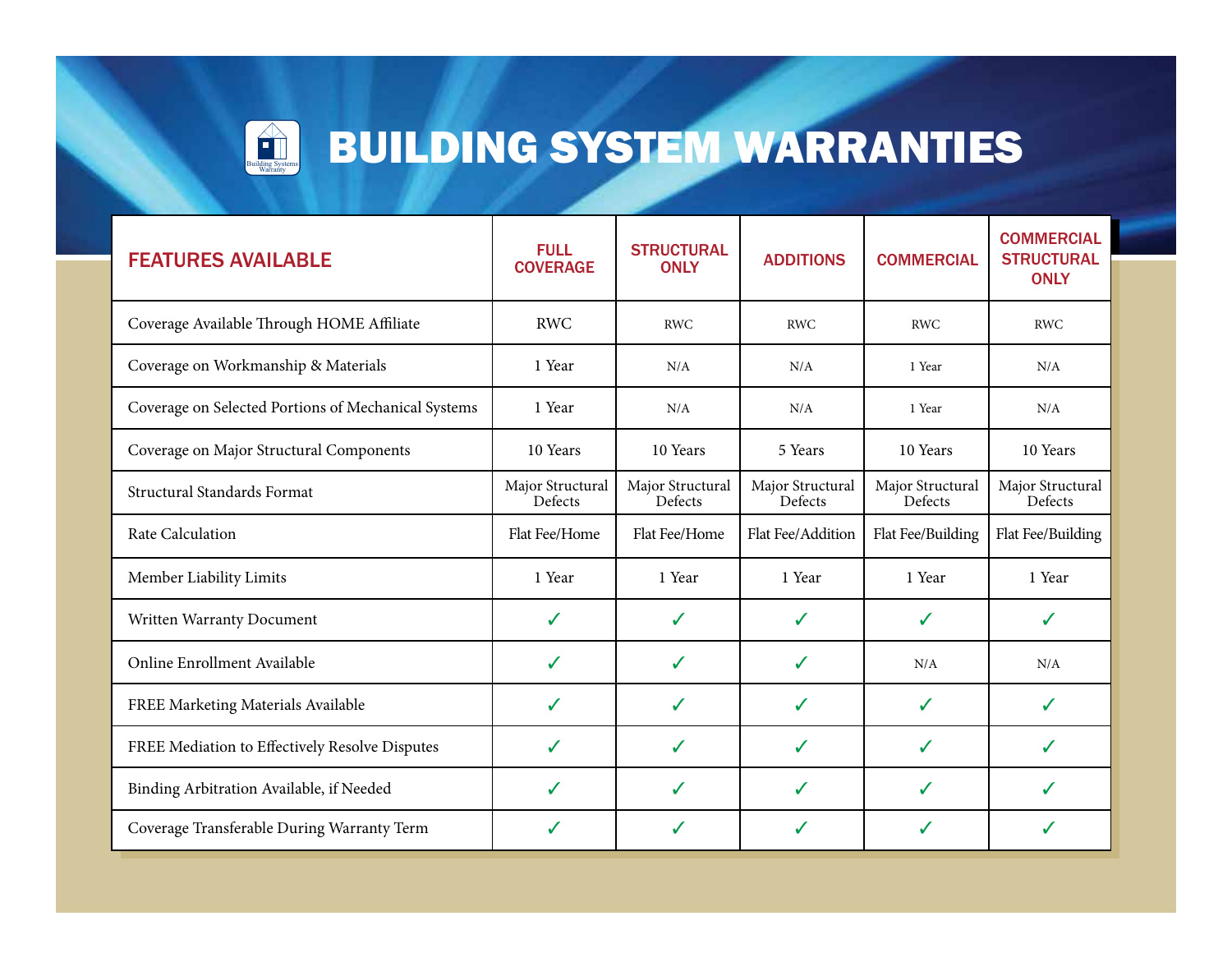

New home ownership is the great American Dream. Building Systems housing is helping make that dream come true especially because of its affordability and advancements in construction techniques and designs. One of the changes seen over the last several years is the awareness of and increased need for written warranties on homes of all types, including Building Systems. Warranties have become an essential ingredient in any new home Purchase. The addition of a 10 year Manufacturer's warranty from RWC provides an extra measure of security for you and your buyers.

#### Coverage Options Available

- 10 Year Major Structural Defect (MSD) Full Coverage Warranty
- 10 Year MSD Structural Only Warranty
- 10 Year MSD Full Coverage Commercial Warranty
- 10 Year MSD Structural Only Commercial Warranty
- 5 Year MSD Structural Only Warranty for Additions



#### Program Features

- Manufacturer's liability is limited to 1 Year.
- Available to modular, log, and panelized Manufacturers.
- Coverage applies exclusively to the work provided by the Manufacturer.
- Work supplied by the Builder on site, including foundations, is excluded.
- Clearly written set of warranty standards to spell out coverage.
- FREE marketing materials, including FULL COLOR warranty books.
- Unsurpassed service and excellent handling of warranty issues.
- Effective dispute resolution system includes FREE mediation.
- If needed, formal binding arbitration is available.
- Competitive low rates.
- Separate program available to Builders at a discounted rate to protect work they supply.
- Together, RWC & HOME have been in business for 40 years and have warranted over 3.7 million homes.